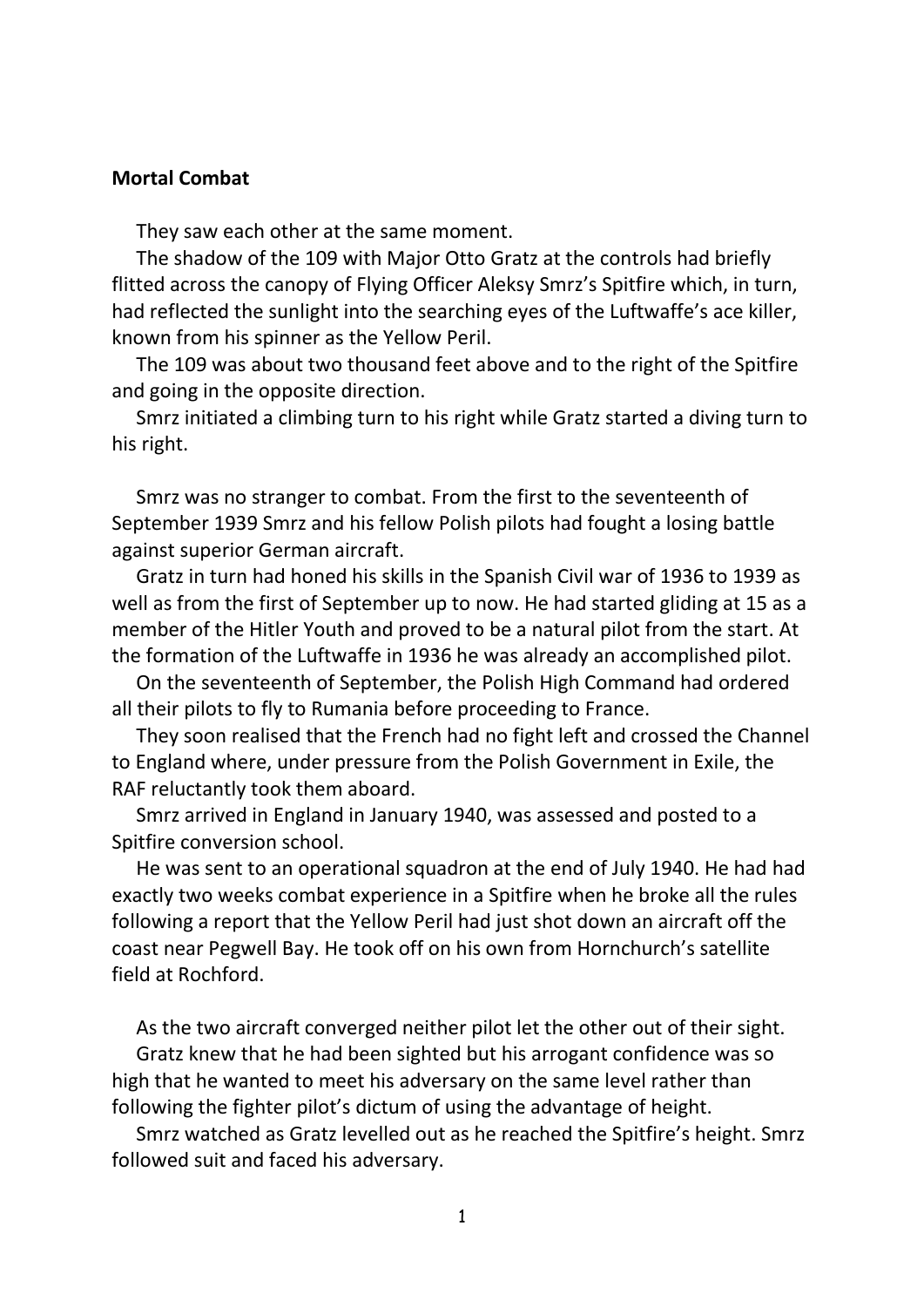The two aircraft were closing at nearly 600 miles per hour and heading straight for each other.

 The 109 was the first to open fire, his tracers streaking over the Spitfire's cockpit.

 Smrz did not waver but aimed at the yellow nose. When the 109 was virtually filling his windscreen, he squeezed the trigger.

They were like two poker players - each waiting for the other to flinch first.

 Gratz did. He flicked the 109 over the Spitfire as its tracers flashed below him.

 Both men changed their speed for height and turned towards each other again.

Their closing speed now much slower.

 Gratz was the first to fire again but he was already flinching from a head-on collision and preparing to dive under the Spitfire so that his tracers flashed below its belly. Smrz did not fire.

 Now Gratz had no idea what the state of the Spitfire's guns were. Had they jammed? Was he out of ammunition? Or playing a game?

At this height the 109 could out-dive the Spitfire but not out-climb it.

 Smrz zoomed up. Was the German out of ammunition that he'd dived or was he low on fuel and deciding to run for home? Or was he building up speed to zoom up?

 He could not know that for the first time in combat Gratz's confidence had been shaken by a Spitfire pilot who seemed prepared to ram his opponent.

 He knew the capabilities of both aircraft as he'd flown a captured Spitfire and knew exactly what its strengths and weaknesses were. He knew that the Spitfire's Achilles heel was its carburettor. If he could get his adversary upside down for a length of time or in a negative G arc the Merlin could be starved of fuel.

 Smrz rolled upside down to see where the 109 had dived to. But Gratz had zoomed up immediately after the Spitfire had flashed over him.

Not spotting the 109 he rolled back and climbed at full throttle.

 Both aircraft were manoeuvring at full throttle and using fuel at more than four times the rate of their cruising speed.

 Smrz knew that if the 109 was low on fuel he would execute a split-S and run for home and he would have no chance of catching the German.

 The Spitfire was going up vertically when he spotted the 109 rolling off the top of his zoom and starting down towards the Spitfire.

 Smrz was down to 90 miles per hour, slowing, and in danger of stalling on the climb while Gratz was accelerating towards him.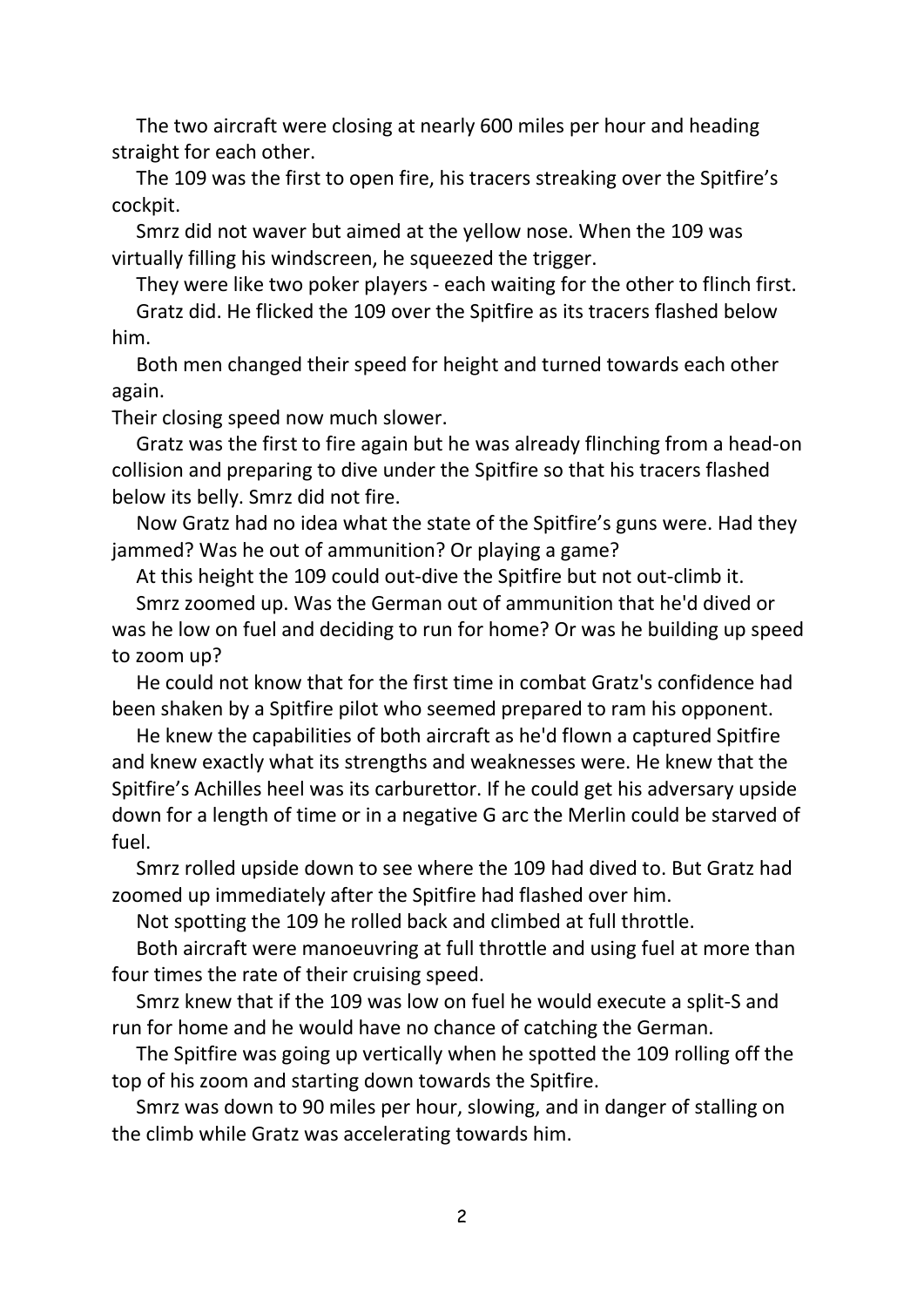Gratz was closing too fast on the slow moving aircraft and could only get in a short inaccurate burst, before flashing past the Spitfire.

 Smrz had stupidly taken the Spitfire into a Hammerhead stall while Gratz was zooming for height again.

 Smrz recovered and pulled the Spitfire into a tight circle, accelerating all the time. He knew that he was at the mercy of the German.

 The 109 made a high speed pass but misjudged the turning Spitfire's speed and his tracers shot past behind his adversary.

 This time Gratz levelled out at the same height and began turning to get on the Spitfire's tail.

 Smrz glimpsed this and knew that the 109 was now behind him but not seeing him in his mirror he craned his neck to try and spot his adversary. He pulled the Spitfire into a tighter turn.

 When tracers began streaking past him again he realised that Gratz had slid in behind him. A glance in the mirror confirmed that this was so.

 Gratz was flying the Emil, the 109E which had leading edge slats to improve handling. As a result, no matter what Smrz did the 109 would turn inside him. He tried every trick in the book to shake the German but to no avail. The 109 stuck like glue behind him. He has taken a few hits from the its 7.62 machine guns but no vital damage was done.

 In desperation, Smrz tried something he and his comrades had played with in their pre-war aerobatic contests. He pulled up and simultaneously rolled to the left and kicked in full left rudder. Then he shoved the stick full forward. The Spitfire did two full rotations before running out of energy. He neutralized all the controls and the Spitfire recovered nose down. Gratz was a little dumbfounded as he saw the Spitfire tumble. He tried to follow with a conventional manoeuvre. This meant that he shot past Smrz who was now on his tail. Gratz pulled up instinctively and Smrz followed. The superior climb of the Spitfire now proving advantageous. He let fly with a burst from his eight guns and noticed some hits on the 109.

 The two aircraft levelled out again and as they did Gratz slammed his throttle closed. Smrz jinked to avoid ramming the 109 as he passed it. Immediately two 23 mm cannon shells slammed into the Spitfire. The right hand one exploded somewhere in the engine compartment and the Spitfire began trailing thick oily black smoke. The other shell exploded as it slammed into the instrument panel, showering Smrz with glass.

 He slumped in the seat, knocked momentarily unconscious by the concussion of the exploding shell.

The Spitfire nosed over into a shallow dive.